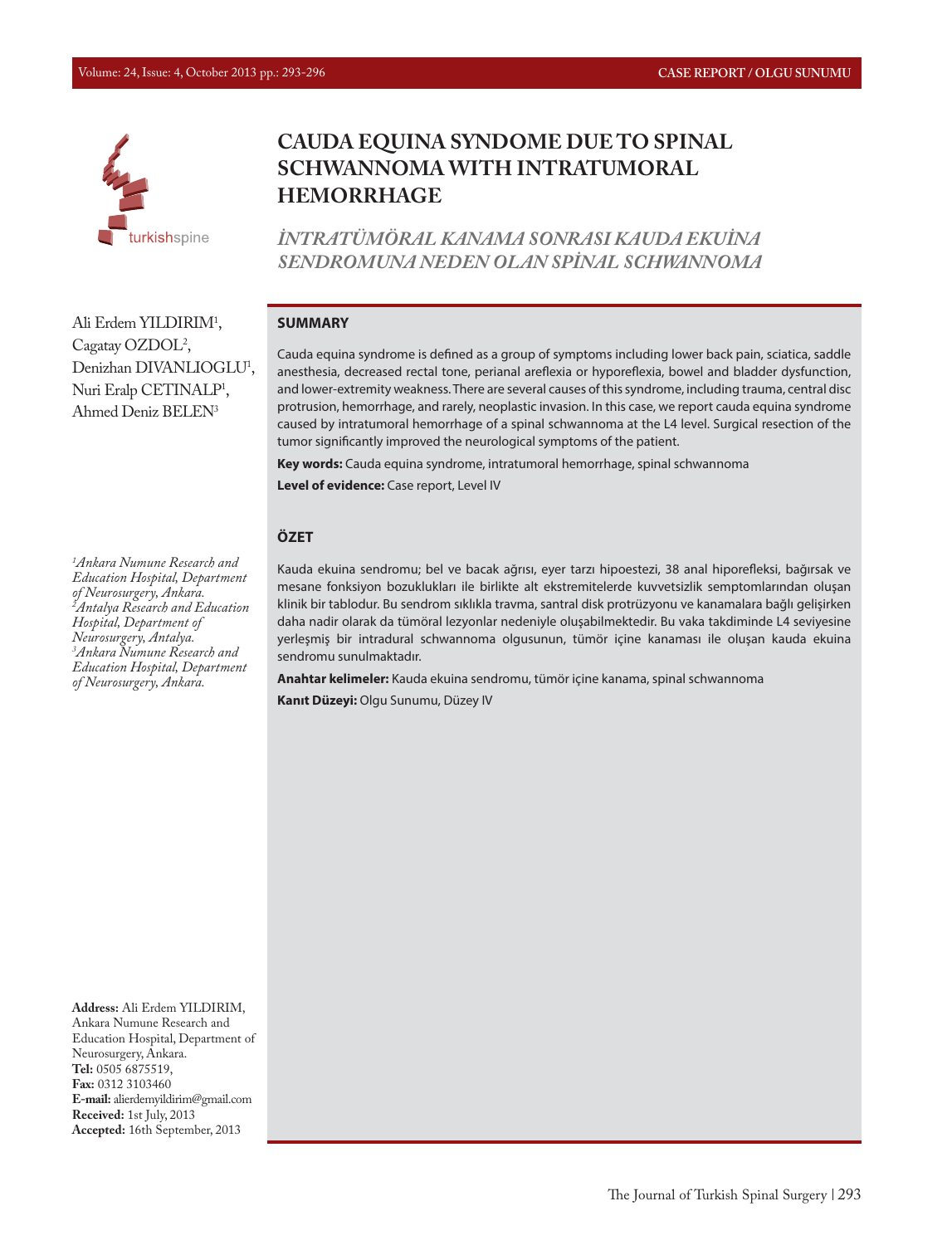# **INTRODUCTION:**

Cauda equina syndrome (CES) is a neurosurgical emergency caused by compression of the nerves below the level of the conus medullaris. The signs and symptoms are complex, with pain (unilateral or bilateral sciatica and lower back pain) and findings of sensory (in the saddle and perianal region), motor (weakness in lower extremity) and reflex (bulbocavernous, patellar and achilles) dysfunction<sup>1,9</sup>.

Schwannomas in CES are generally sporadic, but they can also be seen in neurofibromatosis type 2. They arise from the transition zone of the central and peripheral myelin sheaths, called the Obersteiner-Redlich zone<sup>1</sup>. The peak age at presentation is 40 years, with progressive symptoms indicating a slow-growing tumor. Spinal schwannomas commonly affect the sensory nerve roots in the cervical and lumbar regions<sup>s</sup>. Schwannomas have been reported as being associated with cauda equina syndrome due to subarachnoid or subdural hematomas; however, association with an intratumoral hemorrhage is unique<sup>3,7</sup>. In the following report, a patient with cauda equina syndrome caused by an intratumoral hemorrhage is reported.

## **CASE REPORT:**

A 24-year-old female was admitted to the neurosurgery clinic with complaints of severe back pain, paraparesis and urinary and fecal incontinence. She had been suffering from lower back pain for two years, which had improved two days previously. Neurological examination showed severe weakness of her bilateral lower extremities and bilateral sensory loss below the L1 level, with absence of rectal tonus.

Magnetic resonance imaging (MRI) demonstrated an intradural lesion, hyperintense on T1-weighted images and heterogeneously hypointense on T2-weighted images, located at the L4 level (Figure-1).



**Figure-1. (A)** MRI demonstrating an intradural lesion located at the L4 level that is slightly hyperintense on the T1-weighted image and **(B)** heterogeneously hypointense on the T2-weighted image.

She received urgent surgery and a L4 laminectomy was performed. The hemorrhaged tumor was seen in the cauda fibers (Figure-2), and total resection of the tumor was achieved using microsurgical techniques at the expense of an involved nerve root. Histopathological evaluation indicated a schwannoma with positive S100 immunostaining. In the early postoperative period, although her neurological deficits did not improve, there was no pain. She was taken into a rehabilitation program after discharge from the ward at the third day postoperatively. During the follow-up period, a total recovery in her neurological status was achieved six months after surgery.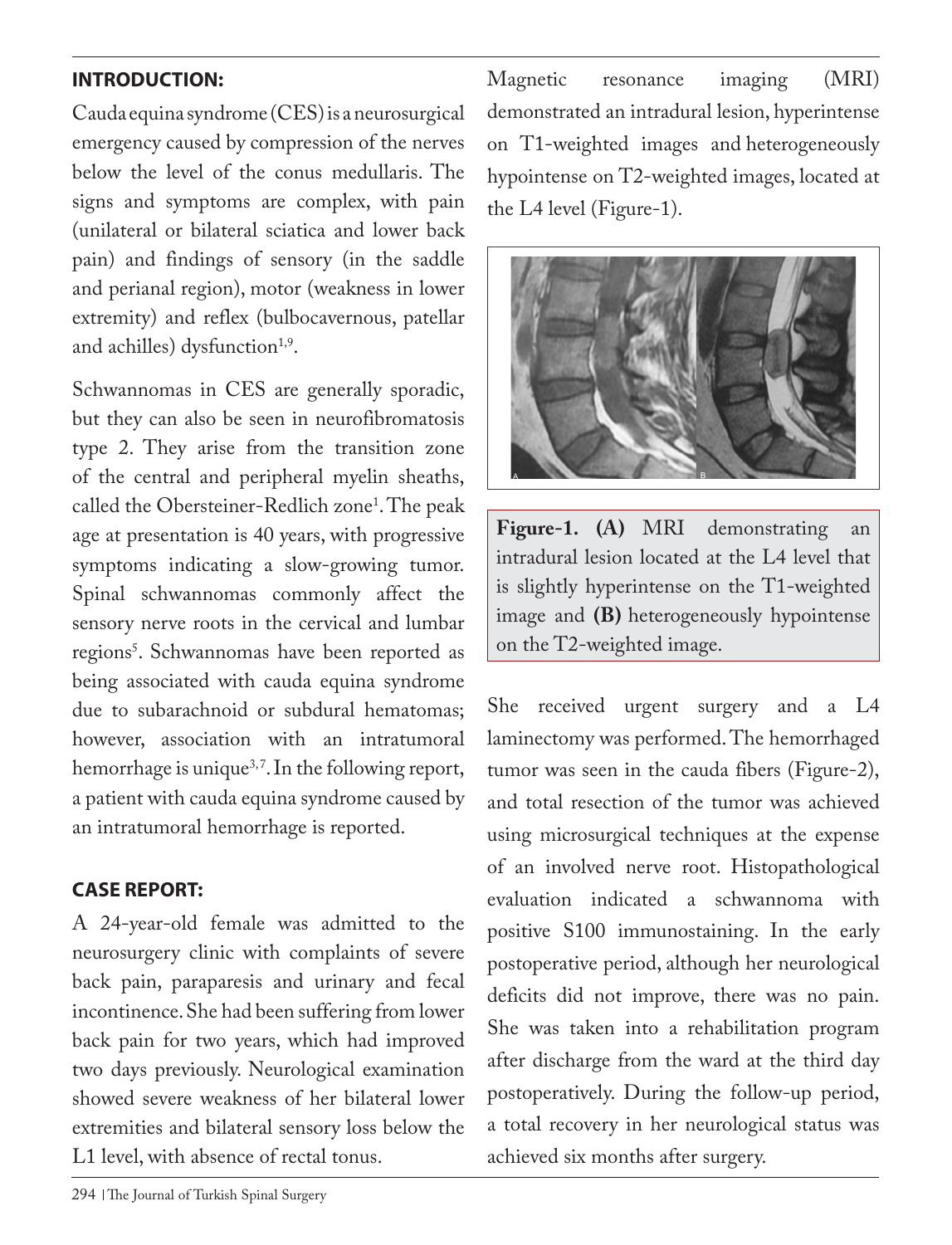

**Figure-2.** Intraoperative photograph of the lesion with intratumoral hemorrhage (asterisk) compressing the cauda equina fibers (arrow).

### **DISCUSSION:**

Cauda equina syndrome is a very specific constellation of symptoms, including sciatica, lower back pain, saddle and perianal hypoesthesia or analgesia, decreased rectal tonus, lack of the bulbocavernous, patellar, and achilles reflexes, bowel and bladder dysfunction, and lower extremity weakness<sup>1</sup>. CES was first reported in 1934 by Mixter and Barr<sup>10</sup>. The most common cause of CES is central lumbar disc herniation<sup>9</sup>. However, intratumoral hemorrhage caused by ecstatic and hyalinized blood vessels in a neoplasm has also been reported in the etiology<sup>6</sup>. Among all spinal tumors, the incidence of intratumoral hemorrhage is highest among ependymomas, followed by schwannomas<sup>6</sup>. Tumors around the cauda equina region may apply a traction force in the rostral to caudal direction along the spinal axis, facilitating intratumoral or subarachnoid bleeding<sup>6</sup>.

Tumors of that region can reach considerable sizes with no symptoms, as the area is large

and the nerve roots are mobile. The mean duration for diagnosis was reported to be four years by Cervoni et al.<sup>2</sup>. Spinal schwannomas are generally slow-growing tumors causing progressive symptoms $<sup>5, 8</sup>$ .</sup>

Cauda equina schwannomas presenting with acute paraparesis and urinary incontinence are usually associated with intratumoral hemorrhages. In the literature, trauma or anticoagulant drugs have been blamed for causing subarachnoidal or subdural hemorrhages in cases with spinal schwannoma, which in turn resulted in  $CES<sup>4,6</sup>$ . This case is unique for presenting CES caused by an intratumoral hemorrhage of a spinal schwannoma without any precipitating factors. A review of the literature also revealed that this case shows an unusual bleeding site for a spinal schwannoma, at the L4 level as opposed to at the thoracolumbar junction.

Intratumoral hemorrhage causing CES is quite rare, but still an urgent condition that should not be missed. Therefore, in cases of CES, MRI evaluation should be performed as soon as possible, in order to detect unusual pathologies, and early surgical decompression of the nerve roots should be carried out, as well as tumor resection in this case, in order to improve the neurological outcome.

### **REFERENCES**

- 1. Bagley CA, Gokaslan ZL. Cauda equina syndrome caused by primary and metastatic neoplasms. *Neurosurg Focus* 2004; 16: 3.
- 2. Cervoni L, Celli P, Scarpinati M, Cantore G. Neurinomas of the cauda equina clinical analysis of 40 surgical cases. *Acta Neurochir(Wien)* 1994; 127: 199-202.